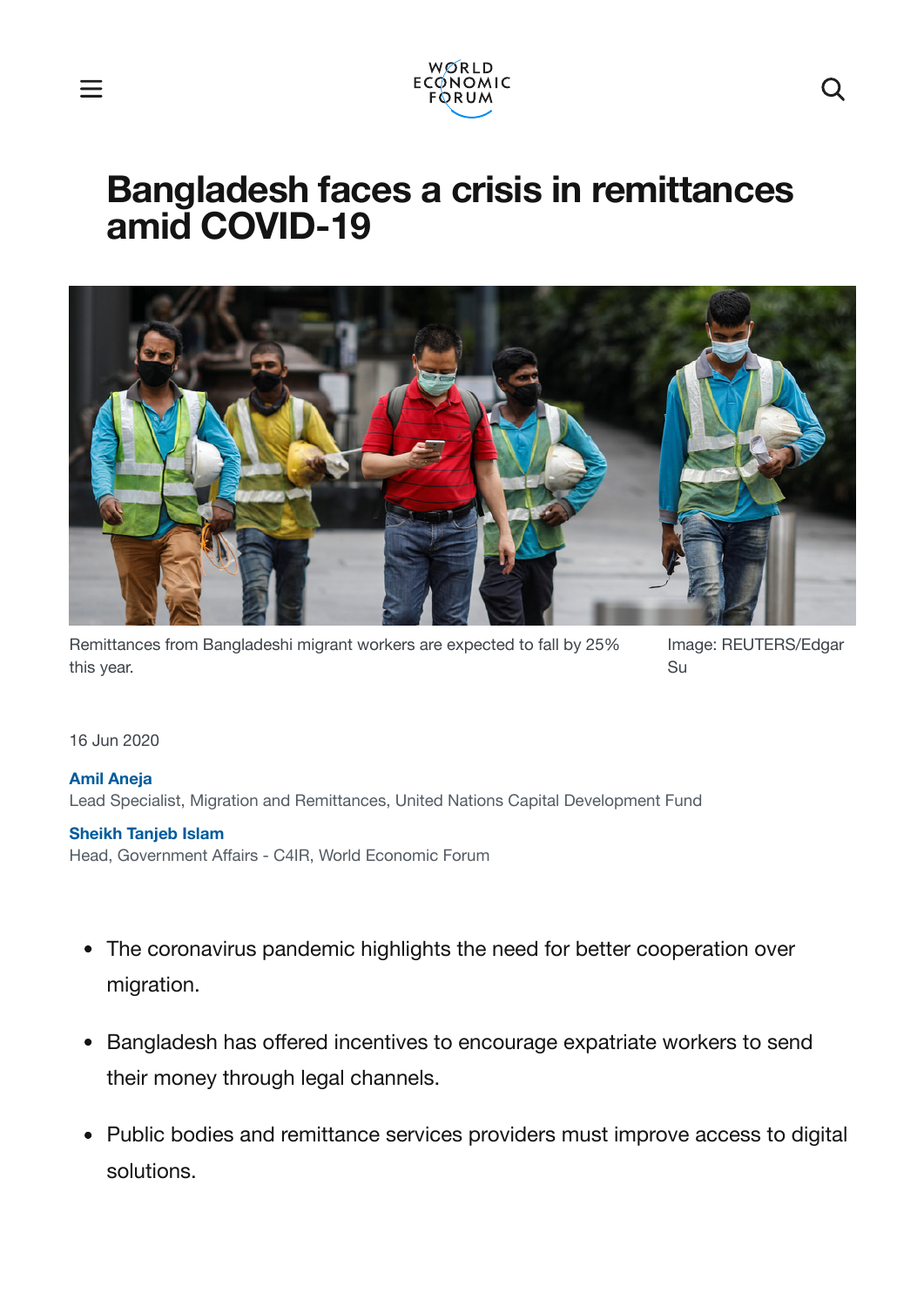The economic importance of the more than 10 million migrants from Bangladesh who sent close to \$18 billion in 2019 cannot be overstated. International remittances normally represent around [7%](https://www.adb.org/sites/default/files/project-document/185098/48190-001-tacr-01.pdf) of Bangladesh's GDP. But the COVID-19 pandemic is having an acute effect on Bangladeshi migrants abroad, who are largely concentrated in countries with strict lockdown measures. Considering the large volume of Bangladeshi migrants in the Middle East, secondary economic impacts through depressed demand and falling oil prices will also likely add strain to the flow of remittances.

World Bank [estimates](https://openknowledge.worldbank.org/bitstream/handle/10986/33634/COVID-19-Crisis-Through-a-Migration-Lens.pdf?) have projected that total remittances by migrant workers from Bangladesh will fall to \$14 billion for 2020 – around a 25% decrease from the previous year. Figures released by Bangladesh Bank [show](https://thefinancialexpress.com.bd/economy/bangladesh/remittance-drops-25pc-in-april-1588563129) that year-on-year remittances for the month fell by 25%, indicating that the World Bank's projection is, unfortunately, likely to hold true. The drop in these payments, which have traditionally averaged between \$300 and \$600 a month, will represent a significant loss to millions of household incomes in Bangladesh.

## **Crisis exposes need for better migration cooperation**

The need to halt the falling flow of remittances in the country must start with a conversation about migration.

Mostly working in the tourism, hospitality and construction sectors, many migrants to the Gulf have been laid off and face limited prospects for employment. With coronavirus outbreaks emerging in the Gulf states, and more recently in Singapore, it has been [reported](https://www.economist.com/middle-east-and-africa/2020/04/23/migrant-workers-in-cramped-gulf-dorms-fear-infection) that the pandemic has been experienced mostly among these migrant workers – living in crowded, dormitory-style labour camps, they are especially vulnerable to COVID-19.

The response to the crisis among a number of countries, including Bahrain, Kuwait, the Maldives, Qatar, Saudi Arabia and the United Arab Emirates, has been to compel or to put pressure on countries like Bangladesh to [repatriate](https://www.thedailystar.net/backpage/news/another-worry-bangladesh-1891147) their migrant workers. Bangladesh has been hesitant to bend to these demands amid the public health risks. And when travel restrictions are lifted, the return of newly unemployed migrants could overwhelm the country's economy.

It has therefore become imperative that Bangladesh mobilizes its diplomatic corps to ensure that there is greater migration cooperation, not only during the current lockdown phase but also during the COVID-19 recovery phase. Shahidul Haque, [Bangladesh's former](https://www.project-syndicate.org/commentary/covid19-could-fuel-migration-crisis-by-md-shahidul-haque-2020-04) foreign secretary, urged that strategies to defeat the coronavirus must emphasize "inclusiveness, courage and collaboration, without distinction or discrimination" – or they will "not succeed". Mr Haque added: "A holistic, nuanced approach that acknowledges migrants' economic contributions is optimal."

## **Policy actions taken to ensure money flows**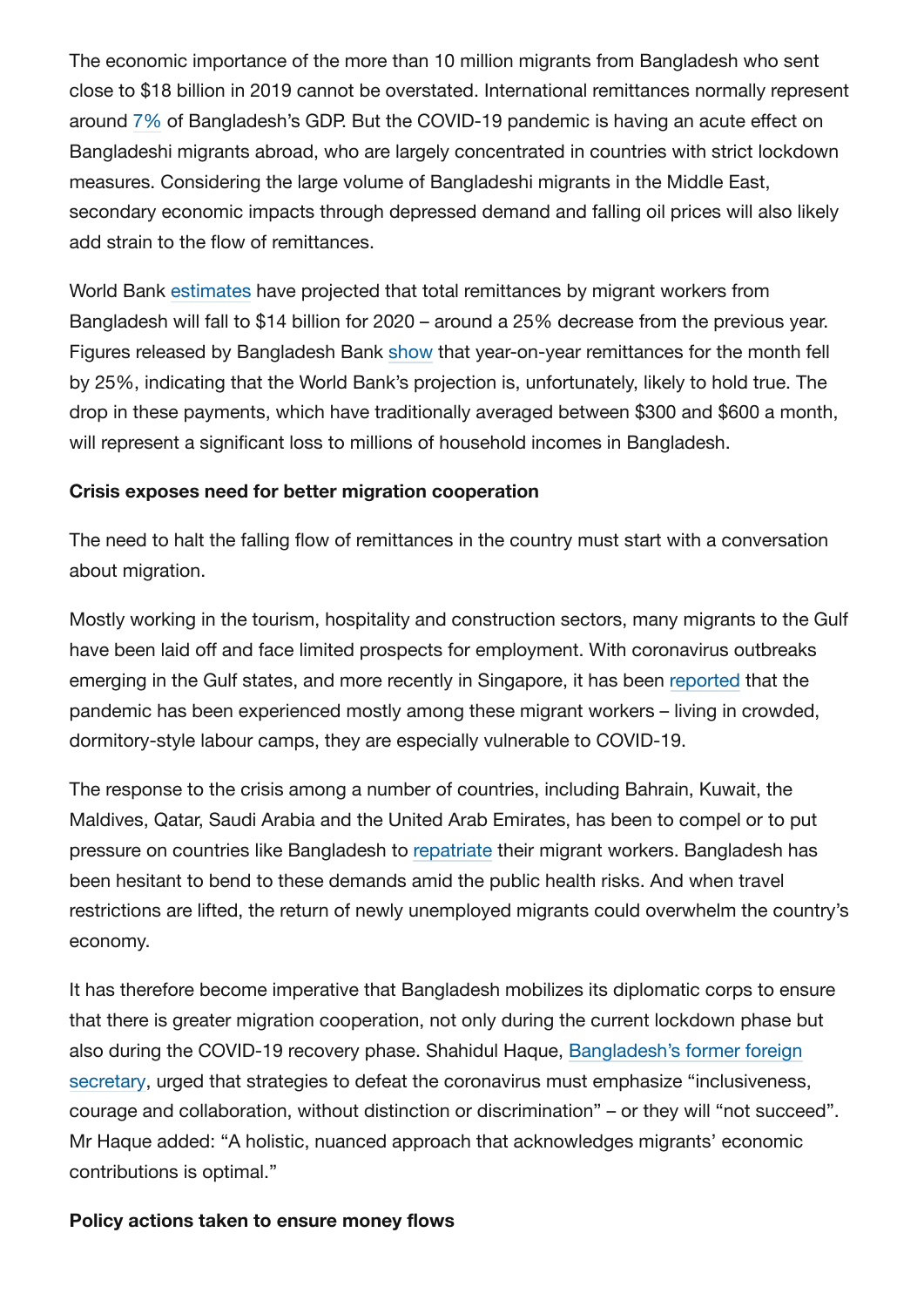On the stimulation of domestic entrepreneurship in Bangladesh, the government has already taken proactive measures. It is encouraging that the government has already allocated Tk 30.6 billion (\$361 million) as incentives in the budget for this fiscal year to encourage expatriate workers to send their money through legal channels. Some of the banks are also providing an extra 1% incentive for remittance beneficiaries, further increasing the attractiveness for remitters.

To finance some of its efforts, Bangladesh has been looking to mobilize its development partners. Initial financing of \$150 million from the Asian Development Bank has been supplemented by a [loan](https://www.adb.org/news/adb-approves-500-million-bangladeshs-covid-19-response) for another \$500 million. Bangladesh Bank is making [efforts](https://www.imf.org/en/Topics/imf-and-covid19/Policy-Responses-to-COVID-19) to ensure liquidity in the market while keeping the foreign exchange rate stable. The central bank should be commended for also [increasing](https://www.newagebd.net/article/103446/bangladesh-bank-extends-forex-support-for-bangladeshis-stranded-abroad) the ceiling for expatriate Bangladeshis on remittances that give a 2% cashback (more than [tripling](https://thefinancialexpress.com.bd/economy/bangladesh/bb-relaxes-conditions-for-remittance-incentives-1589369241) the ceiling to \$5,000; Tk 500,000).





Sources: World Bank staff estimates, World Development Indicators, and IMF Balance of Payments statistics. Note: GDP = gross domestic product.

Image: The World Bank Group; KNOMAD

Judging by the success of the incentive scheme introduced by the government last year, the Ministry of Finance should look to extend this out for the next fiscal year during the upcoming budget cycle. For remittances originating in key markets such as Malaysia, Saudi Arabia, the United Arab Emirates and the United Kingdom, it should also look to increase this cash incentive from 2% to 4%.

## **Digitization and the role of remittance service providers**

Despite the presence of many modern service providers, the most popular way to send remittances has remained taking cash in person to a sending agent – yet the pandemic has severely disrupted this.

A survey of senior executives in the remittances industry has shown acute COVID-19 impacts in South Asia. It also reveals insights for digital solutions that require no interactions with an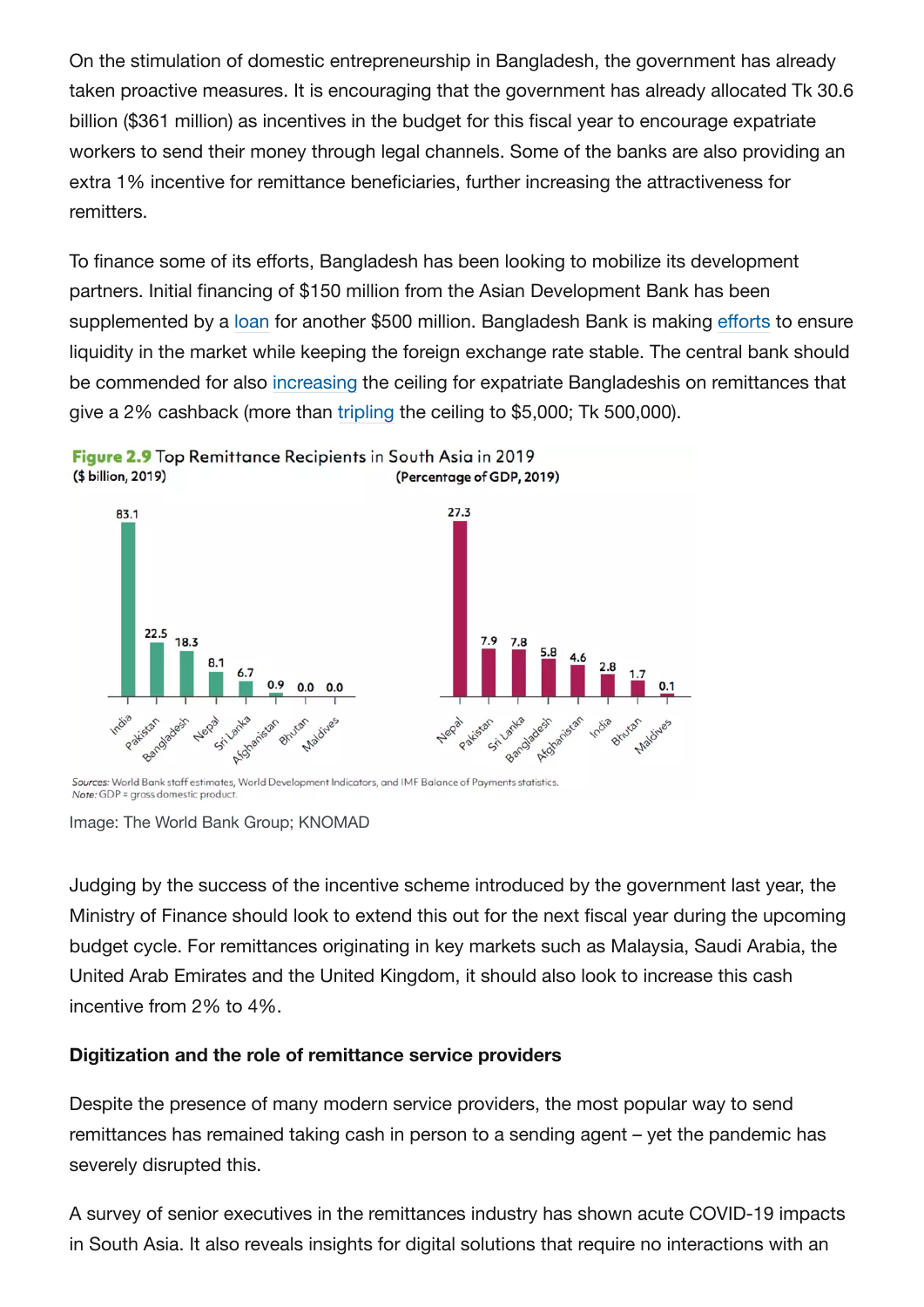agent. Conducted in March 2020 by the International Association of Money Transfer Networks (IAMTN) in collaboration with the United Nations Capital Development Fund (UNCDF), the [survey](https://www.uncdf.org/article/5606/covid-19-changing-the-landscape-for-migrants-and-remittances) revealed that Saudi Arabia, the United Arab Emirates, United Kingdom and United States were the countries most impacted by outbound remittances. Together, these usually account for half the remittance inflows to Bangladesh. The adoption of digital solutions at both the sending and receiving ends may ensure at least access for migrants and families who so clearly need these remittances (even while the economic conditions for Bangladeshi migrant workers in such countries will be likely to keep the amounts depressed).

The opportunity of transitioning migrants and their families to the use of digital solutions such as mobile phone apps cannot be realized by providers alone. A coordinated effort can be made between public-sector institutions and remittance services providers to reach out to migrants and their families in order to help them open bank accounts, and to improve access to digital solutions. Banks and mobile money providers should be encouraged to implement Bangladesh's [guidance](https://thepaypers.com/digital-identity-security-online-fraud/bangladesh-introduces-e-kyc-guidelines-to-financial-institutions--1240202) on electronic "know your customer" requirements (e-KYC). Efforts are needed to ensure interoperability between mobile financial services, since this can play an important role in improving inward remittances through mobile accounts. Appropriate measures may also be needed to ensure that any transaction fees for transferring remittances from mobile wallets to bank accounts are waived.

The government can create incentives to the banks, remittance service providers, mobile operators and other enablers of the remittance flows to ensure providers can financially sustain their operations, maintain the agent networks, and also extend benefits to the customers. Remittance service providers themselves can make accounts more attractive to Bangladeshis by providing value-added services, such as linking remittances with savings, credit, insurance, payments, and other inclusive financial products tailored to the needs of migrants and their families. The termination of remittances in digital wallets, and incentives against cash-outs, can also help greatly. For example, a partnership between mobile financial services providers with local commercial banks is allowing inward flows via online-to-wallet money-transfer companies, reportedly increasing the daily average sent by expatriates by as much as [150%](https://thefinancialexpress.com.bd/trade/expatriates-opt-for-bkash-to-send-remittance-safely-amid-covid-19-crisis-1587484428) in April 2020.

The fact that the current crisis has had such a negative impact on migrant workers' incomes highlights the need for digital progress to improve resilience and maintain vital flows of money for low-income populations.

#### **CORONAVIRUS, HEALTH, COVID19, PANDEMIC**

## **What is the World Economic Forum doing to manage emerging risks from COVID-19?**

**Show**